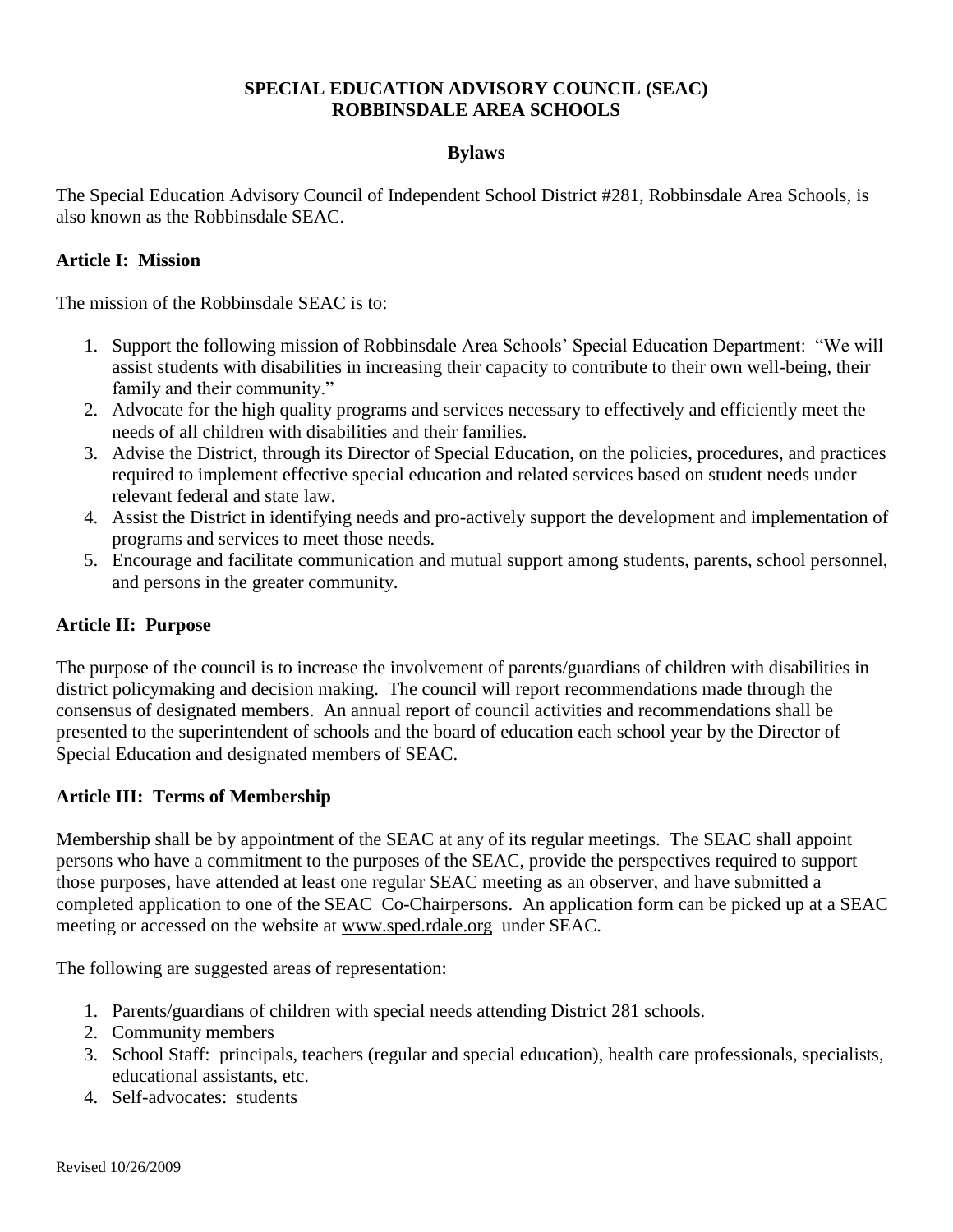At least half of the designated members must be parents/guardians of children with disabilities. The committee membership must also include at least one parent/guardian or staff person from one of the private schools within the district.

Council members will commit to serving a two-year term, but can continue membership as desired as long as they follow the following expected membership guidelines:

Members shall be expected to attend regular meetings of SEAC and be interested in supporting extrameeting activities in which their interest and skills may be beneficial. Two consecutive absences from regular meetings shall initiate a personal contact by another member to determine the member's future availability. The SEAC may grant temporary voting membership rights to observers who have otherwise met the voting membership requirements when appointed members have provided advance notice of their absence at a specific meeting.

When a formal action requires the counting of individual votes of members, the Co-Chair(s) shall ensure that a simple majority of voting members be parents of children with disabilities who are residents of the District. In the event that this is not the case, members who do not meet that criterion will be requested to voluntarily abstain from voting on the issue until the simple majority requirement is met. Abstaining members are not prohibited from speaking on the issue. All decisions will be made by consensus. A quorum will consist of onethird of the designated members.

# **Article IV: Officers**

.

The voting membership of the SEAC shall elect officers for terms of one year or two school years at the regular May meeting. If any office becomes vacant, an election for that office shall be held immediately, with the term to expire at the May meeting.

Office and officer responsibilities of the SEAC are:

#### Co-Chairpersons

Two Co-Chairpersons shall serve alternating two-year terms, but can be re-elected by a majority.Co-Chairpersons shall be residents of the District and be the parents of children with disabilities. The Co-Chairpersons shall:

- *1.* Set the agenda for each regular meeting, in consultation with the Director of Special Education or his/her designee.
- 2. Preside at all regular meetings
- 3. Represent, or delegate their authority to represent, the SEAC in all applicable forums. Activities requiring such representation shall be reported to the SEAC at the next regular meeting.
- 4. Recommend the organization and, upon gaining formal approval, appoint members to and monitor the activities of committees, sub-committees, and task forces.
- 5. Appoint members to subcommittees as needed to carry out the work of the SEAC. Each subcommittee must have at least three members, one of whom shall normally be a school staff member. The school district will solicit SEAC members to represent SEAC on other district committees as well.